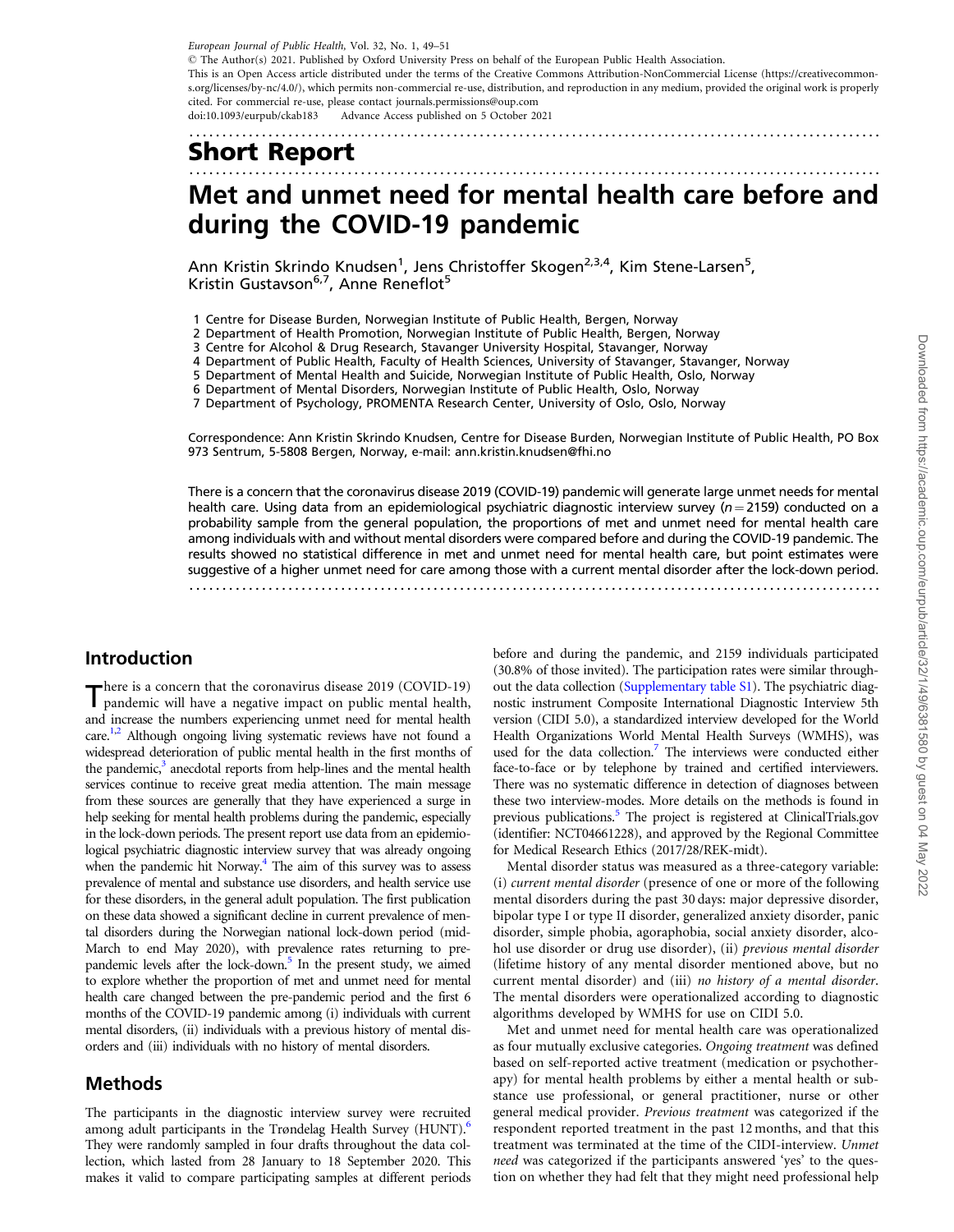Table 1 Met and unmet need for mental health care by pandemic period among those with current mental disorder, previous mental disorder and no history of mental disorder

|                                              | <b>Pandemic periods</b>               |                    |                                |                   |         |                                         |                  |         |
|----------------------------------------------|---------------------------------------|--------------------|--------------------------------|-------------------|---------|-----------------------------------------|------------------|---------|
|                                              | Pre-pandemic<br>(28 January-11 March) |                    | Lock down<br>(12 March-31 May) |                   |         | Post lock-down<br>(1 June-18 September) |                  |         |
|                                              | n                                     | % (95% CI)         | n                              | % (95% CI)        | P-value | $\mathbf n$                             | % (95% CI)       | P-value |
| Current mental disorder ( $n = 267$ )        |                                       |                    |                                |                   |         |                                         |                  |         |
| Ongoing treatment                            | 21                                    | 25.4 (16.8-36.5)   | 24                             | 38.3 (27.1–50.9)  | 0.105   | 30                                      | 23.3 (16.6-31.7) | 0.737   |
| Previous treatment                           | 11                                    | 16.2 (9.2–26.9)    | 10                             | $16.2(8.9-27.6)$  | 1.000   | 18                                      | 14.8 (9.5-22.3)  | 0.795   |
| Unmet need                                   | 13                                    | $14.9(8.7 - 24.5)$ | 6                              | $9.7(4.4-20.0)$   | 0.342   | 31                                      | 25.7 (18.7-34.2) | 0.056   |
| No need                                      | 38                                    | 43.5 (32.9–54.6)   | 22                             | 35.7 (24.8–48.4)  | 0.353   | 43                                      | 36.2 (28.1-45.2) | 0.313   |
| Previous mental disorder ( $n = 846$ )       |                                       |                    |                                |                   |         |                                         |                  |         |
| Ongoing treatment                            | 16                                    | $7.5(4.6-12.2)$    | 25                             | $8.9(6.1-12.8)$   | 0.600   | 26                                      | $7.5(5.1-10.8)$  | 0.979   |
| Previous treatment                           | 27                                    | 13.7 (9.5–19.4)    | 22                             | $7.7(5.1 - 11.5)$ | 0.046   | 44                                      | $12.5(9.4-16.4)$ | 0.699   |
| Unmet need                                   | 27                                    | 12.8 (8.8-18.2)    | 36                             | $12.6(9.2-17.0)$  | 0.949   | 42                                      | 12.1 (9.0-15.9)  | 0.810   |
| No need                                      | 145                                   | 66.0 (59.1-72.3)   | 200                            | 70.8 (65.2-75.8)  | 0.268   | 236                                     | 68.0 (62.9–72.7) | 0.641   |
| No history of mental disorder ( $n = 1043$ ) |                                       |                    |                                |                   |         |                                         |                  |         |
| Ongoing treatment                            | 5                                     | $1.9(0.8-4.6)$     | 5                              | $1.4(0.6-3.4)$    | 0.679   | 6                                       | $1.3(0.6-2.9)$   | 0.595   |
| Previous treatment                           | 6                                     | $2.6(1.2-5.8)$     | 7                              | $1.9(0.9 - 4.0)$  | 0.600   | 10                                      | $2.3(1.2-4.2)$   | 0.796   |
| Unmet need                                   | 10                                    | $4.4(2.4-8.1)$     | 19                             | $5.6(3.6-8.6)$    | 0.543   | 31                                      | $7.1(5.0-9.9)$   | 0.147   |
| No need                                      | 246                                   | 91.1 (86.6-94.2)   | 314                            | 91.1 (87.6-93.7)  | 0.997   | 384                                     | 89.3 (86.0-91.9) | 0.450   |
| Total sample $(n=2156)$                      |                                       |                    |                                |                   |         |                                         |                  |         |
| Ongoing treatment                            | 42                                    | $7.7(5.6-10.3)$    | 54                             | $7.8(6.0-10.0)$   | 0.936   | 62                                      | $6.6$ (5.2-8.4)  | 0.476   |
| Previous treatment                           | 44                                    | $8.9(6.7-11.8)$    | 39                             | $5.6(4.1 - 7.6)$  | 0.035   | 72                                      | $7.9(6.3-9.8)$   | 0.514   |
| Unmet need                                   | 50                                    | $9.2(7.0-12.1)$    | 61                             | $8.8(6.9-11.2)$   | 0.815   | 102                                     | $11.5(9.6-13.7)$ | 0.171   |
| No need                                      | 429                                   | 74.2 (70.2-77.9)   | 536                            | 77.8 (74.5-80.8)  | 0.154   | 663                                     | 74.0 (71.0-76.8) | 0.929   |

Unweighted numbers and weighted proportions with 95% confidence interval (95% CI), and P-values of difference between pre-pandemic, and lock-down and post lock-down periods.

for mental or substance use problems in the past 12 months, and also not reported to have received treatment in this period. No need was defined as neither receiving nor perceiving a need for mental health care in the past 12 months.

Pandemic periods were defined as pre-pandemic period, lasting from the start of data collection (28 January 2020) to 11 March. The lock-down period was defined from 12 March, when the national lock-down was introduced, to 31 May, when a low virus transmission rate had stabilized and restrictions were gradually released. The post-lock down period was defined from 1 June to the end of the data collection on 18 September.

Three respondents dropped out during the course of the interview and were excluded from the analyses. There was no missing data on any of the other variables. The samples were weighted for over-sampling of men in the first phase of the data collection. Met and unmet need for mental health care were examined in the pre-pandemic, lock-down and post lock-down periods for individuals with current mental disorder, previous mental disorder and no history of mental disorder using descriptive statistics. The results are presented as unweighted numbers and weighted proportions, with 95% confidence intervals. Statistical difference between the pre-pandemic and pandemic point estimates was tested using corrected Pearson chi-square statistics and Wald statistics on the weighted data.

#### Results

Of the 2156 participants, 267 (12.4%) had a current mental disorder, 846 (39.3%) had a previous mental disorder and 1043 (48.3%) had no history of a mental disorder. Demographic and health characteristics among participants in the different pandemic periods are detailed in the [Supplementary table S1.](https://academic.oup.com/eurpub/article-lookup/doi/10.1093/eurpub/ckab183#supplementary-data) Generally, no statistically significant difference was found between the prepandemic period and the pandemic periods in the proportions reporting ongoing treatment, unmet need and no need for treatment among those with current mental disorders, previous mental disorders or no history of mental disorders (table 1). However, compared

to before the pandemic, point estimates and borderline significance P-values were suggestive of a higher proportion reporting unmet need for mental health care after the lock-down among those with a current mental disorder (25.7% vs. 14.9%,  $P = 0.056$ , table 1). A statistically significantly lower proportion of persons with previous mental disorder reported previous treatment in the lock-down period (7.7% vs. 13.7%,  $P = 0.046$ ).

### **Discussion**

The present study's main finding is no statistically significant difference in the proportions reporting met and unmet need for mental health care before and during the first 6 months of the COVID-19 in Norway. However, small numbers precludes both robust conclusions and the identification of potentially important subgroups. The fact that the reference period for unmet need was the past 12 months adds a further limitation to the study, and there might be that some participants had the full 12 months instead of the current pandemic period in which they were interviewed in mind when they answered this. Furthermore, results may be vulnerable to participant differences between the pandemic periods. Although the results were weighted, residual confounding may be expected. Despite these limitations, the borderline significant finding of a higher proportion of those with a current mental disorder reporting unmet need for treatment in the post-lock down period versus before the pandemic warrants further investigations. This may be a signal of a potentially important change in access to treatment for mental health problems during the pandemic which should be paid close attention to as the pandemic develops. Sociodemographic characteristics among those experiencing unmet need for mental health care should also be explored in future studies.

#### Supplementary data

[Supplementary data](https://academic.oup.com/eurpub/article-lookup/doi/10.1093/eurpub/ckab183#supplementary-data) are available at EURPUB online.